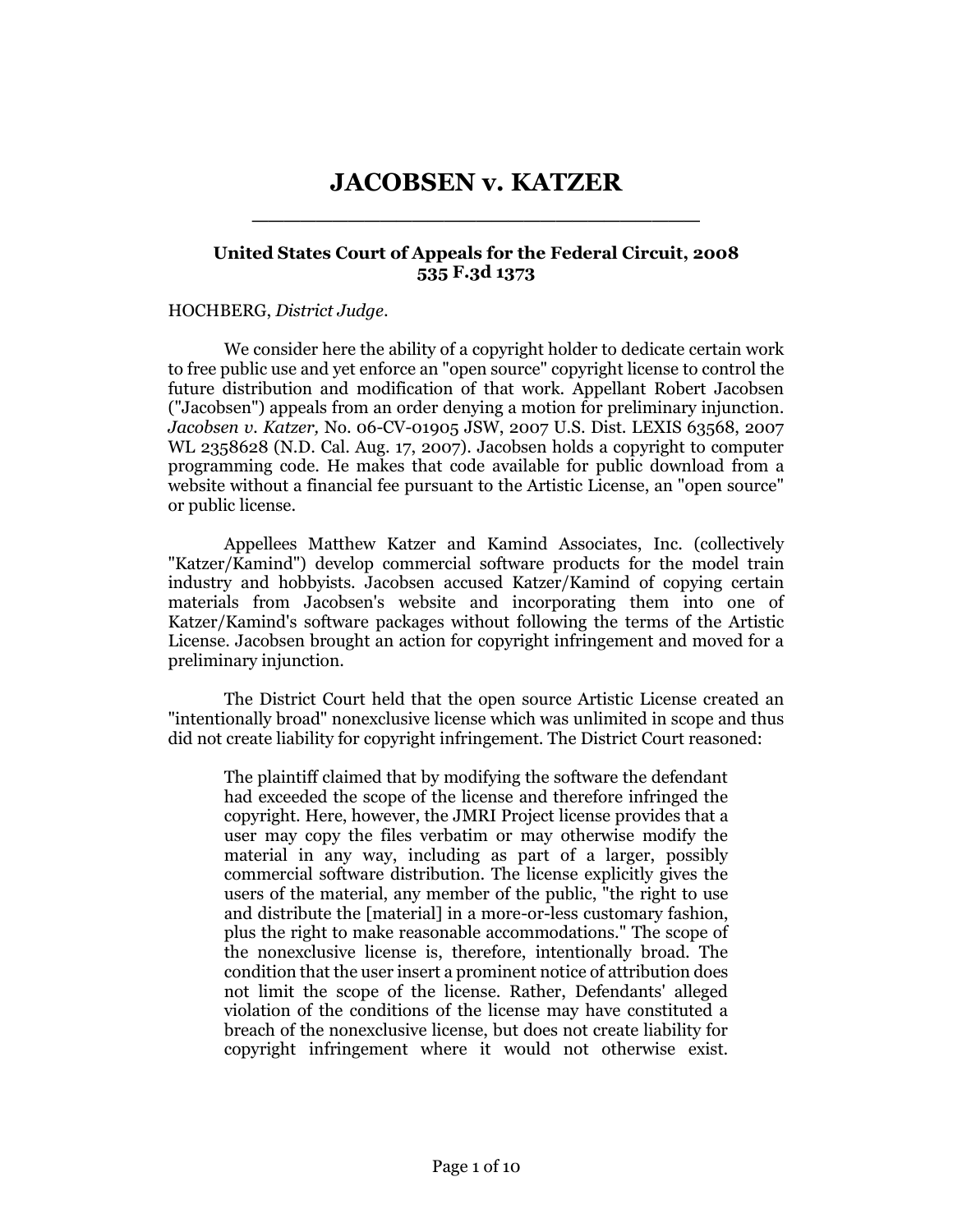*Jacobsen,* 2007 U.S. Dist. LEXIS 63568, 2007 WL 2358628 at \*7 (internal citations omitted).

On this basis, the District Court denied the motion for a preliminary injunction. We vacate and remand.

I.

Jacobsen manages an open source software group called Java Model Railroad Interface ("JMRI"). Through the collective work of many participants, JMRI created a computer programming application called DecoderPro, which allows model railroad enthusiasts to use their computers to program the decoder chips that control model trains. DecoderPro files are available for download and use by the public free of charge from an open source incubator website called SourceForge; Jacobsen maintains the JMRI site on SourceForge. The downloadable files contain copyright notices and refer the user to a "COPYING" file, which clearly sets forth the terms of the Artistic License.

Katzer/Kamind offers a competing software product, Decoder Commander, which is also used to program decoder chips. During development of Decoder Commander, one of Katzer/Kamind's predecessors or employees is alleged to have downloaded the decoder definition files from DecoderPro and used portions of these files as part of the Decoder Commander software. The Decoder Commander software files that used DecoderPro definition files did not comply with the terms of the Artistic License. Specifically, the Decoder Commander software did not include (1) the authors' names, (2) JMRI copyright notices, (3) references to the COPYING file, (4) an identification of SourceForge or JMRI as the original source of the definition files, and (5) a description of how the files or computer code had been changed from the original source code. The Decoder Commander software also changed various computer file names of DecoderPro files without providing a reference to the original JMRI files or information on where to get the Standard Version.<sup>1</sup>

<sup>1</sup> Katzer/Kamind represents that all potentially infringing activities using any of the disputed material have been voluntarily ceased. The district court held that it could not find as a matter of law that Katzer/Kamind's voluntary termination of allegedly wrongful activity renders the motion for preliminary injunction moot because it could not find as a matter of law that it is absolutely clear that the alleged behavior could not recur. *Jacobsen*, 2007 U.S. Dist. LEXIS 63568, 2007 WL 2358628 at \*5. We agree that this matter is not moot. *See also Adarand Constructors, Inc. v. Slater*, 528 U.S. 216, 222, 120 S. Ct. 722, 145 L. Ed. 2d 650 (2000) ("Voluntary cessation of challenged conduct moots a case . . . only if it is *absolutely* clear that the allegedly wrongful behavior could not reasonably be expected to recur." (emphasis in original)).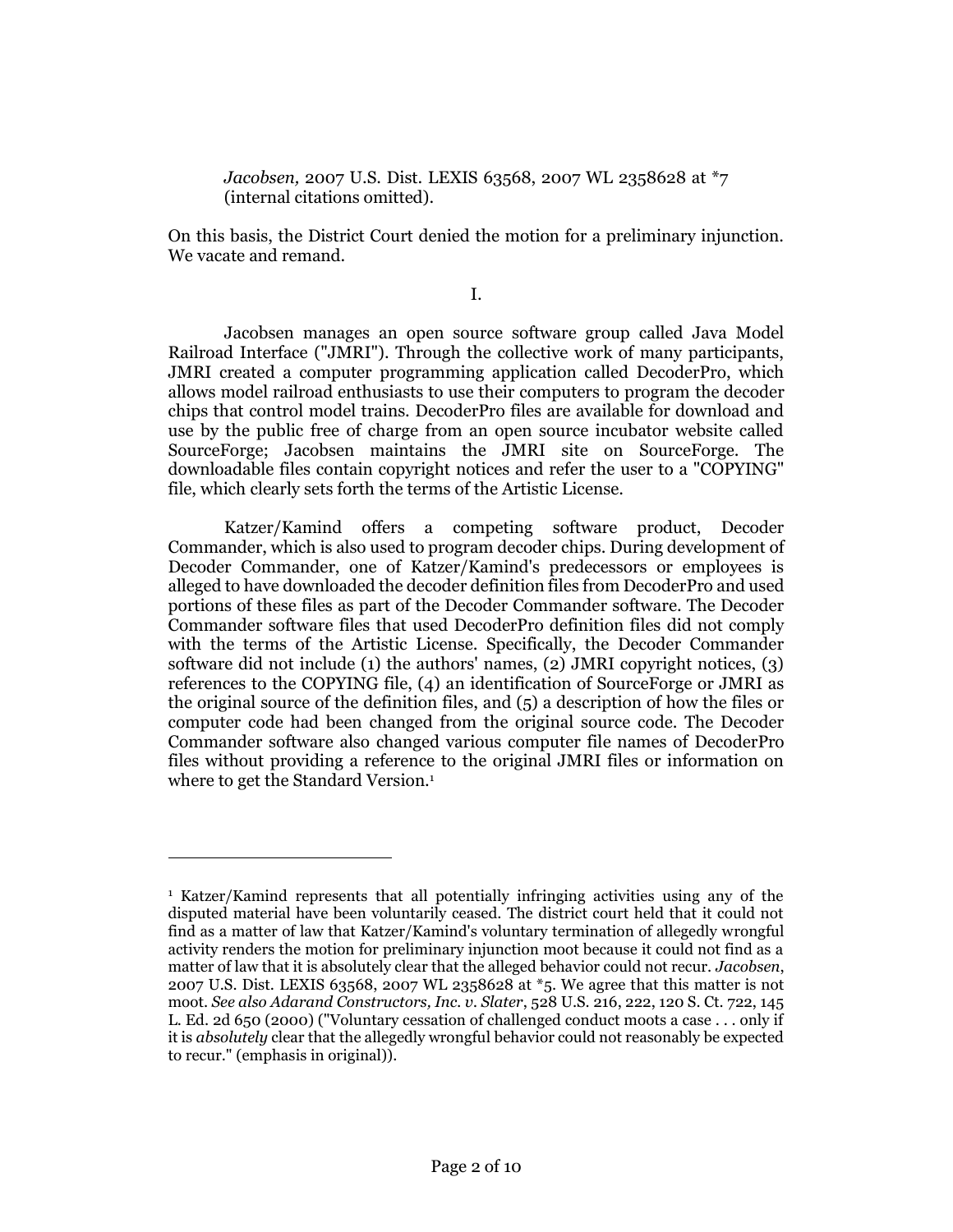Jacobsen moved for a preliminary injunction, arguing that the violation of the terms of the Artistic License constituted copyright infringement and that, under Ninth Circuit law, irreparable harm could be presumed in a copyright infringement case. The District Court reviewed the Artistic License and determined that "Defendants' alleged violation of the conditions of the license may have constituted a breach of the nonexclusive license, but does not create liability for copyright infringement where it would not otherwise exist." 2007 U.S. Dist. LEXIS 63568, [WL] at \*7. The District Court found that Jacobsen had a cause of action only for breach of contract, rather than an action for copyright infringement based on a breach of the conditions of the Artistic License. Because a breach of contract creates no presumption of irreparable harm, the District Court denied the motion for a preliminary injunction.

Jacobsen appeals the finding that he does not have a cause of action for copyright infringement. Although an appeal concerning copyright law and not patent law is rare in our Circuit, here we indeed possess appellate jurisdiction. In the district court, Jacobsen's operative complaint against Katzer/Kamind included not only his claim for copyright infringement, but also claims seeking a declaratory judgment that a patent issued to Katzer is not infringed by Jacobsen and is invalid. Therefore the complaint arose in part under the patent laws. *See* 28 U.S.C. § 2201(a); *Golan v. Pingel Enter.,* 310 F.3d 1360, 1367 (Fed. Cir. 2002) (explaining that "[i]n the context of a complaint seeking a declaration of noninfringement, the action threatened by the declaratory defendant … would be an action for patent infringement," and "[s]uch an action clearly arises under the patent laws"). Thus the district court's jurisdiction was based, at least in part, on 28 U.S.C. § 1338(a) as *it relates to the patent laws,* and we have appellate jurisdiction under 28 U.S.C. § 1292(c)(1). *See* 28 U.S.C. § 1338(a) ("The district courts shall have original jurisdiction of any civil action arising under any Act of Congress relating to patents, plant variety protection, copyrights and trademarks.");  $id.$  at § 1295(a)(1) (The Federal Circuit shall have exclusive jurisdiction "of an appeal from a final decision of a district court of the United States" if (1) "the jurisdiction of that court was based, in whole or in part, on section 1338 of this title" and (2) the case is not "a case involving a claim arising under any Act of Congress relating to copyrights, exclusive rights in mask works, or trademarks and no other claims under section 1338(a)."); *id.* at § 1292(c)(1) (Federal Circuit shall have jurisdiction over appeals from interlocutory orders of the district courts refusing injunctions "in any case over which the court would have jurisdiction of an appeal under section 1295").

#### II.

This Court looks to the interpretive law of the regional circuit for issues not exclusively assigned to the Federal Circuit. *Hutchins v. Zoll Med. Corp.,* 492 F.3d 1377, 1383 (Fed. Cir. 2007). Under Ninth Circuit law, an order granting or denying a preliminary injunction will be reversed only if the district court relied on an erroneous legal premise or abused its discretion. *Wright v. Rushen,* 642 F.2d 1129, 1132 (9th Cir. 1981). A district court's order denying a preliminary injunction is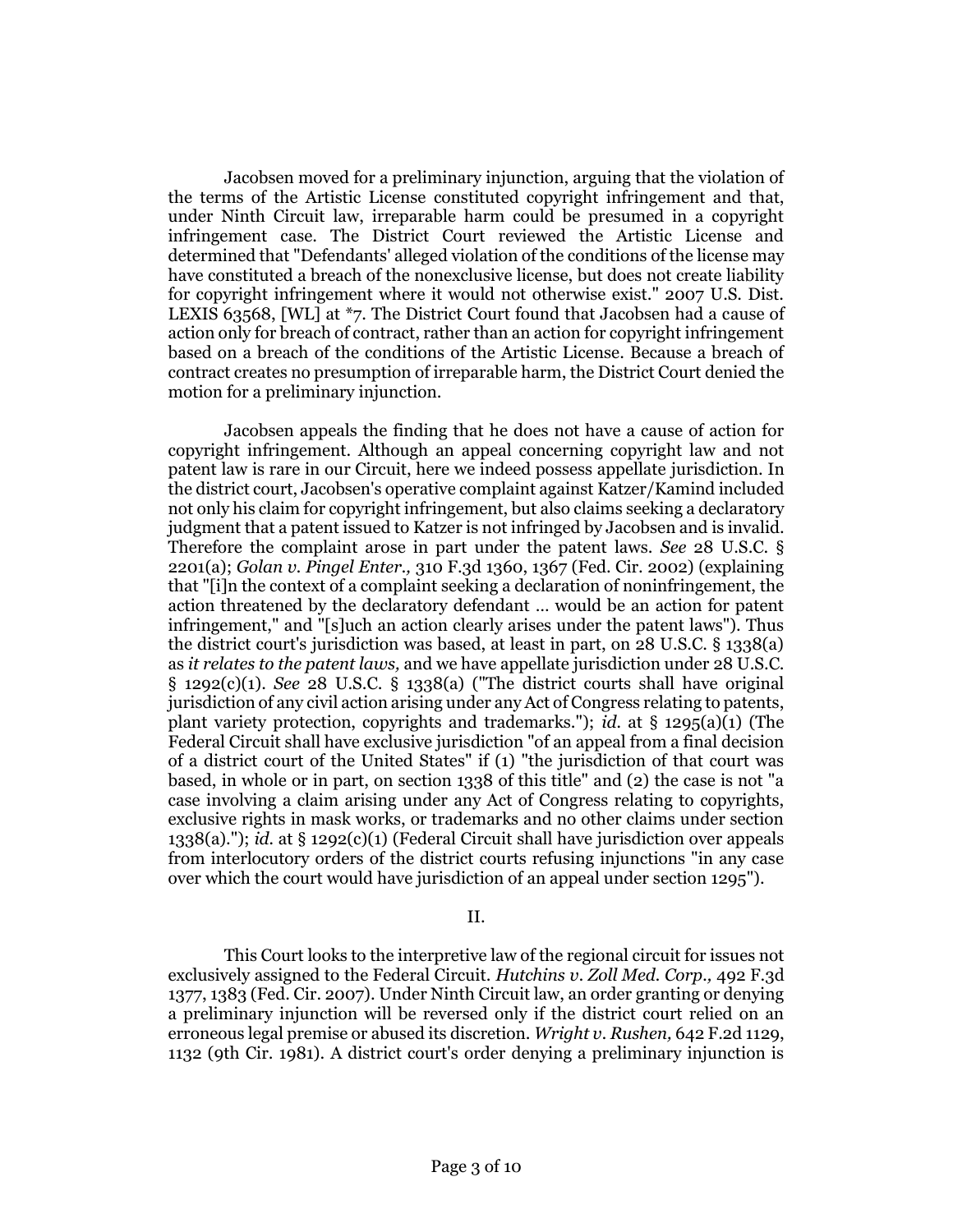reversible for factual error only when the district court rests its conclusions on clearly erroneous findings of fact. *Sports Form, Inc. v. United Press Int'l, Inc.,* 686 F.2d 750, 753 (9th Cir. 1982).

In determining whether to issue a preliminary injunction, the Ninth Circuit requires demonstration of (1) a combination of probability of success on the merits and the possibility of irreparable harm; or (2) serious questions going to the merits where the balance of hardships tips sharply in the moving party's favor. *Perfect 10, Inc. v. Amazon.com, Inc.,* 487 F.3d 701, 713-14 (9th Cir. 2007); *Dep't of Parks & Recreation v. Bazaar Del Mundo, Inc.,* 448 F.3d 1118, 1123 (9th Cir. 2006). In cases involving copyright claims, where a copyright holder has shown likelihood of success on the merits of a copyright infringement claim, the Ninth Circuit has held that irreparable harm is presumed. *LGS Architects, Inc. v. Concordia Homes of Nev.,* 434 F.3d 1150, 1155-56 (9th Cir. 2006). *But see MGM Studios, Inc. v. Grokster, Ltd.,* 518 F. Supp. 2d 1197, 1212 (C.D. Cal. 2007) (noting that "the longstanding rule that irreparable harm can be a presumed after a showing of likelihood of success for purposes of a copyright preliminary injunction motion may itself have to be reevaluated in light of *eBay [Inc. v. MercExchange, L.L.C.,* 547 U.S. 388, 126 S. Ct. 1837, 164 L. Ed. 2d 641 (2006)]"). Thus, for a preliminary injunction to issue, Jacobsen must either show (1) a likelihood of success on the merits of his copyright infringement claim from which irreparable harm is presumed; or (2) a fair chance of success on the merits and a clear disparity in the relative hardships that tips sharply in his favor.

#### A.

Public licenses, often referred to as "open source" licenses, are used by artists, authors, educators, software developers, and scientists who wish to create collaborative projects and to dedicate certain works to the public. Several types of public licenses have been designed to provide creators of copyrighted materials a means to protect and control their copyrights. Creative Commons, one of the amici curiae, provides free copyright licenses to allow parties to dedicate their works to the public or to license certain uses of their works while keeping some rights reserved.

Open source licensing has become a widely used method of creative collaboration that serves to advance the arts and sciences in a manner and at a pace that few could have imagined just a few decades ago. For example, the Massachusetts Institute of Technology ("MIT") uses a Creative Commons public license for an OpenCourseWare project that licenses all 1800 MIT courses. Other public licenses support the GNU/Linux operating system, the Perl programming language, the Apache web server programs, the Firefox web browser, and a collaborative web-based encyclopedia called Wikipedia. Creative Commons notes that, by some estimates, there are close to 100,000,000 works licensed under various Creative Commons licenses. The Wikimedia Foundation, another of the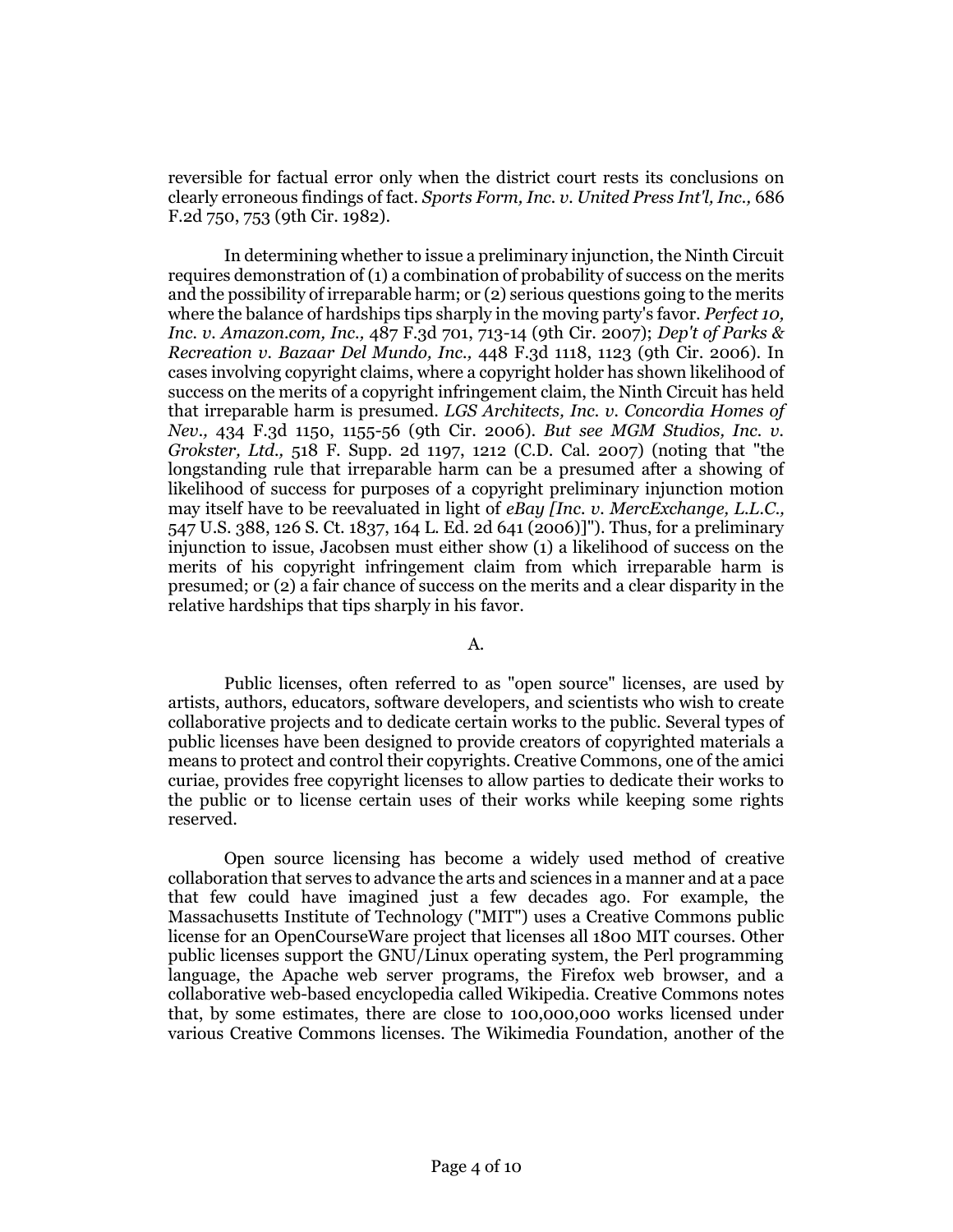amici curiae, estimates that the Wikipedia website has more than 75,000 active contributors working on some 9,000,000 articles in more than 250 languages.

Open Source software projects invite computer programmers from around the world to view software code and make changes and improvements to it. Through such collaboration, software programs can often be written and debugged faster and at lower cost than if the copyright holder were required to do all of the work independently. In exchange and in consideration for this collaborative work, the copyright holder permits users to copy, modify and distribute the software code subject to conditions that serve to protect downstream users and to keep the code accessible.<sup>2</sup> By requiring that users copy and restate the license and attribution information, a copyright holder can ensure that recipients of the redistributed computer code know the identity of the owner as well as the scope of the license granted by the original owner. The Artistic License in this case also requires that changes to the computer code be tracked so that downstream users know what part of the computer code is the original code created by the copyright holder and what part has been newly added or altered by another collaborator.

Traditionally, copyright owners sold their copyrighted material in exchange for money. The lack of money changing hands in open source licensing should not be presumed to mean that there is no economic consideration, however. There are substantial benefits, including economic benefits, to the creation and distribution of copyrighted works under public licenses that range far beyond traditional license royalties. For example, program creators may generate market share for their programs by providing certain components free of charge. Similarly, a programmer or company may increase its national or international reputation by incubating open source projects. Improvement to a product can come rapidly and free of charge from an expert not even known to the copyright holder. The Eleventh Circuit has recognized the economic motives inherent in public licenses, even where profit is not immediate. *See Planetary Motion, Inc. v. Techsplosion, Inc.,* 261 F.3d 1188, 1200 (11th Cir. 2001) (Program creator "derived value from the distribution [under a public license] because he was able to improve his Software based on suggestions sent by end-users. . . . It is logical that as the Software improved, more end-users used his Software, thereby increasing [the programmer's] recognition in his profession and the likelihood that the Software would be improved even further.").

<sup>2</sup> For example, the GNU General Public License, which is used for the Linux operating system, prohibits downstream users from charging for a license to the software. *See Wallace v. IBM Corp.*, 467 F.3d 1104, 1105-06 (7th Cir. 2006).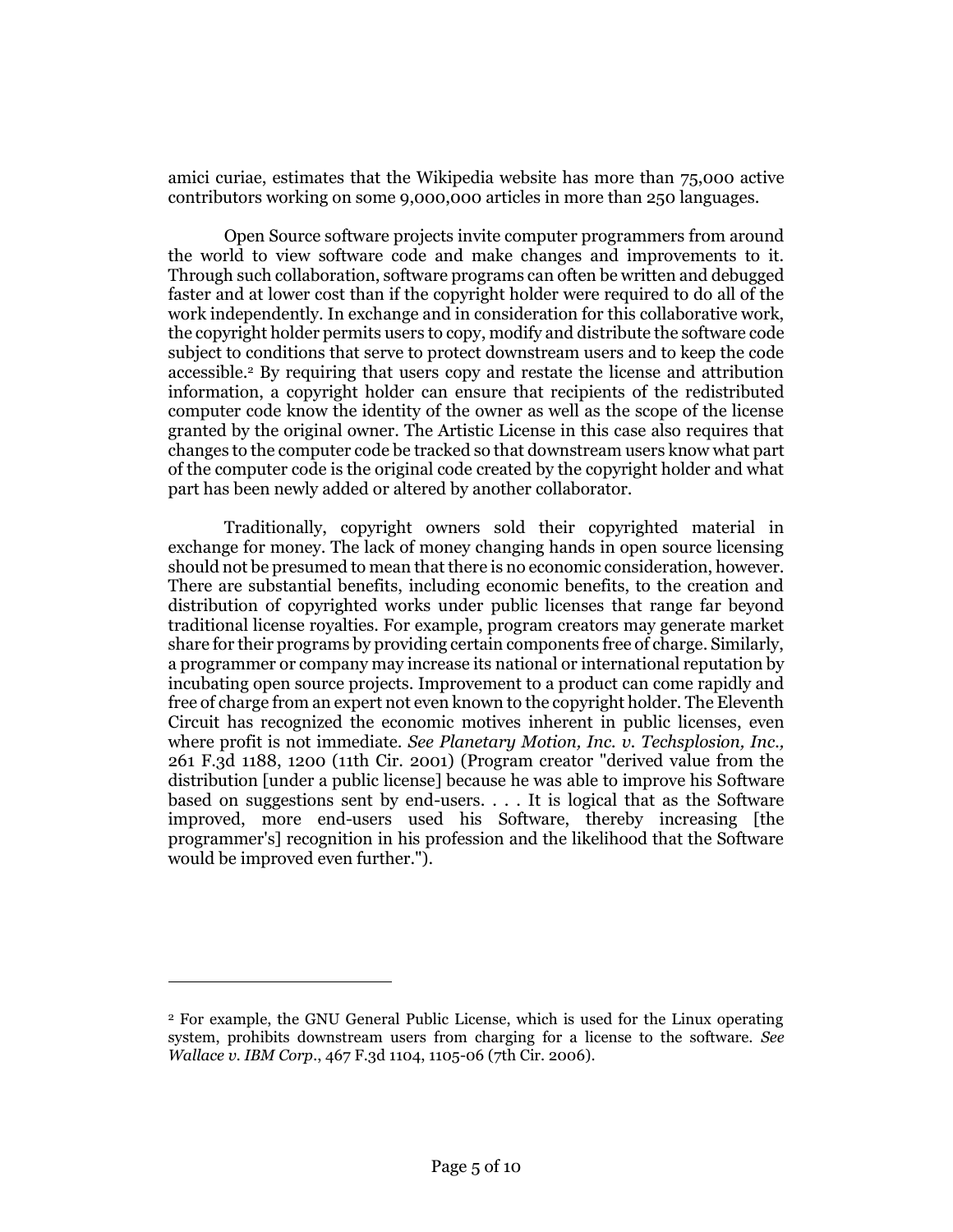The parties do not dispute that Jacobsen is the holder of a copyright for certain materials distributed through his website.<sup>3</sup> Katzer/Kamind also admits that portions of the DecoderPro software were copied, modified, and distributed as part of the Decoder Commander software. Accordingly, Jacobsen has made out a prima facie case of copyright infringement. Katzer/Kamind argues that they cannot be liable for copyright infringement because they had a license to use the material. Thus, the Court must evaluate whether the use by Katzer/Kamind was outside the scope of the license. *See LGS Architects,* 434 F.3d at 1156. The copyrighted materials in this case are downloadable by any user and are labeled to include a copyright notification and a COPYING file that includes the text of the Artistic License. The Artistic License grants users the right to copy, modify, and distribute the software:

provided that [the user] insert a prominent notice in each changed file stating how and when [the user] changed that file, and provided that [the user] do at least ONE of the following:

a) place [the user's] modifications in the Public Domain or otherwise make them Freely Available, such as by posting said modifications to Usenet or an equivalent medium, or placing the modifications on a major archive site such as ftp.uu.net, or by allowing the Copyright Holder to include [the user's] modifications in the Standard Version of the Package.

b) use the modified Package only within [the user's] corporation or organization.

c) rename any non-standard executables so the names do not conflict with the standard executables, which must also be provided, and provide a separate manual page for each nonstandard executable that clearly documents how it differs from the Standard Version, or

d) make other distribution arrangements with the Copyright Holder.

The heart of the argument on appeal concerns whether the terms of the Artistic License are conditions of, or merely covenants to, the copyright license. Generally, a "copyright owner who grants a nonexclusive license to use his copyrighted material waives his right to sue the licensee for copyright

<sup>3</sup> Jacobsen's copyright registration creates the presumption of a valid copyright. *See, e.g.*, *Triad Sys. Corp. v. Se. EXP. Co.*, 64 F.3d 1330, 1335 (9th Cir. 1995).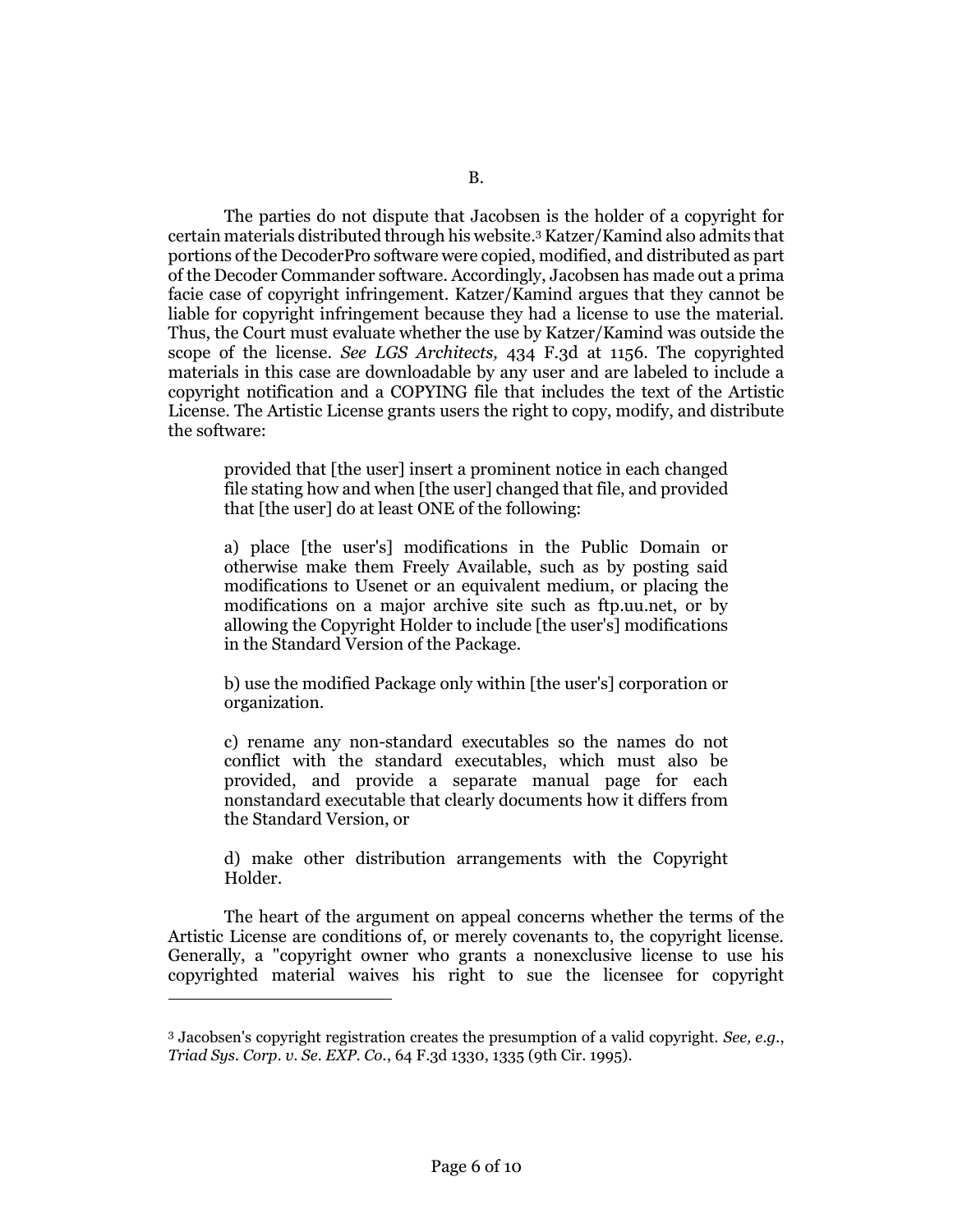infringement" and can sue only for breach of contract. *Sun Microsystems, Inc., v. Microsoft Corp.,* 188 F.3d 1115, 1121 (9th Cir. 1999); *Graham v. James,* 144 F.3d 229, 236 (2d Cir. 1998). If, however, a license is limited in scope and the licensee acts outside the scope, the licensor can bring an action for copyright infringement. *See S.O.S., Inc. v. Payday, Inc.,* 886 F.2d 1081, 1087 (9th Cir.1989); Nimmer on Copyright, § 1015[A] (1999).

Thus, if the terms of the Artistic License allegedly violated are both covenants and conditions, they may serve to limit the scope of the license and are governed by copyright law. If they are merely covenants, by contrast, they are governed by contract law. *See Graham,* 144 F.3d at 236-37 (whether breach of license is actionable as copyright infringement or breach of contract turns on whether provision breached is condition of the license, or mere covenant); *Sun Microsystems,* 188 F.3d at 1121 (following *Graham;* independent covenant does not limit scope of copyright license). The District Court did not expressly state whether the limitations in the Artistic License are independent covenants or, rather, conditions to the scope; its analysis, however, clearly treated the license limitations as contractual covenants rather than conditions of the copyright license.<sup>4</sup>

Jacobsen argues that the terms of the Artistic License define the scope of the license and that any use outside of these restrictions is copyright infringement. Katzer/Kamind argues that these terms do not limit the scope of the license and are merely covenants providing contractual terms for the use of the materials, and that his violation of them is neither compensable in damages nor subject to injunctive relief. Katzer/Kamind's argument is premised upon the assumption that Jacobsen's copyright gave him no economic rights because he made his computer code available to the public at no charge. From this assumption, Katzer/Kamind argues that copyright law does not recognize a cause of action for non-economic rights, relying on *Gilliam v. ABC,* 538 F.2d 14, 20-21 (2d Cir. 1976) ("American copyright law, as presently written, does not recognize moral rights or provide a cause of action for their violation, since the law seeks to vindicate the economic, rather than the personal rights of authors."). The District Court based its opinion on the breadth of the Artistic License terms, to which we now turn.

III.

<sup>4</sup> The District Court held that "Defendants' alleged violation of the conditions of the license may have constituted a breach of the nonexclusive license . . . [and] the Court finds that Plaintiff's claim properly sounds in contract." *Jacobsen*, 2007 U.S. Dist. LEXIS 63568, 2007 WL 2358628 at \*7. Thus, despite the use of the word "conditions," the District Court treated the terms of the Artistic License as contractual covenants which did not limit the scope of the license.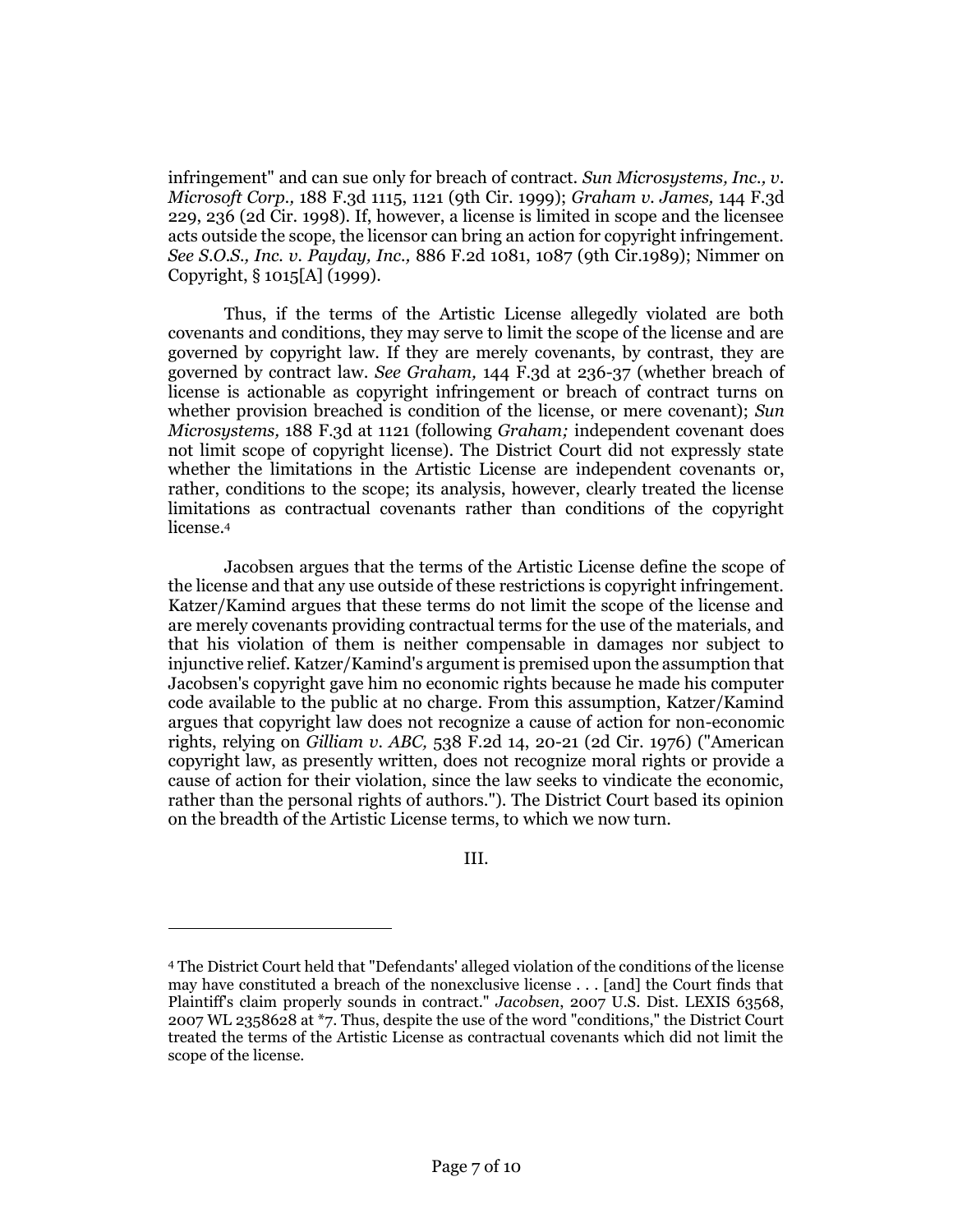The Artistic License states on its face that the document creates conditions: "The intent of this document is to state the *conditions* under which a Package may be copied." (Emphasis added.) The Artistic License also uses the traditional language of conditions by noting that the rights to copy, modify, and distribute are granted *"provided that"* the conditions are met. Under California contract law, "provided that" typically denotes a condition. *See, e.g., Diepenbrock v. Luiz,* 159 Cal. 716, 115 P. 743 (1911) (interpreting a real property lease reciting that when the property was sold, "this lease shall cease and be at an end, *provided that* the party of the first part shall then pay [certain compensation] to the party of the second part"; considering the appellant's "interesting and ingenious" argument for interpreting this language as creating a mere covenant rather than a condition; and holding that this argument "cannot change the fact that, attributing the usual and ordinary signification to the language of the parties, a *condition* is found in the provision in question") (emphases added).

The conditions set forth in the Artistic License are vital to enable the copyright holder to retain the ability to benefit from the work of downstream users. By requiring that users who modify or distribute the copyrighted material retain the reference to the original source files, downstream users are directed to Jacobsen's website. Thus, downstream users know about the collaborative effort to improve and expand the SourceForge project once they learn of the "upstream" project from a "downstream" distribution, and they may join in that effort.

The District Court interpreted the Artistic License to permit a user to "modify the material in any way" and did not find that any of the "provided that" limitations in the Artistic License served to limit this grant. The District Court's interpretation of the conditions of the Artistic License does not credit the explicit restrictions in the license that govern a downloader's right to modify and distribute the copyrighted work. The copyright holder here expressly stated the terms upon which the right to modify and distribute the material depended and invited direct contact if a downloader wished to negotiate other terms. These restrictions were both clear and necessary to accomplish the objectives of the open source licensing collaboration, including economic benefit. Moreover, the District Court did not address the other restrictions of the license, such as the requirement that all modification from the original be clearly shown with a new name and a separate page for any such modification that shows how it differs from the original.

Copyright holders who engage in open source licensing have the right to control the modification and distribution of copyrighted material. As the Second Circuit explained in *Gilliam v. ABC,* 538 F.2d 14, 21 (2d Cir. 1976), the "unauthorized editing of the underlying work, if proven, would constitute an infringement of the copyright in that work similar to any other use of a work that exceeded the license granted by the proprietor of the copyright." Copyright licenses are designed to support the right to exclude; money damages alone do not support or enforce that right. The choice to exact consideration in the form of compliance with the open source requirements of disclosure and explanation of changes,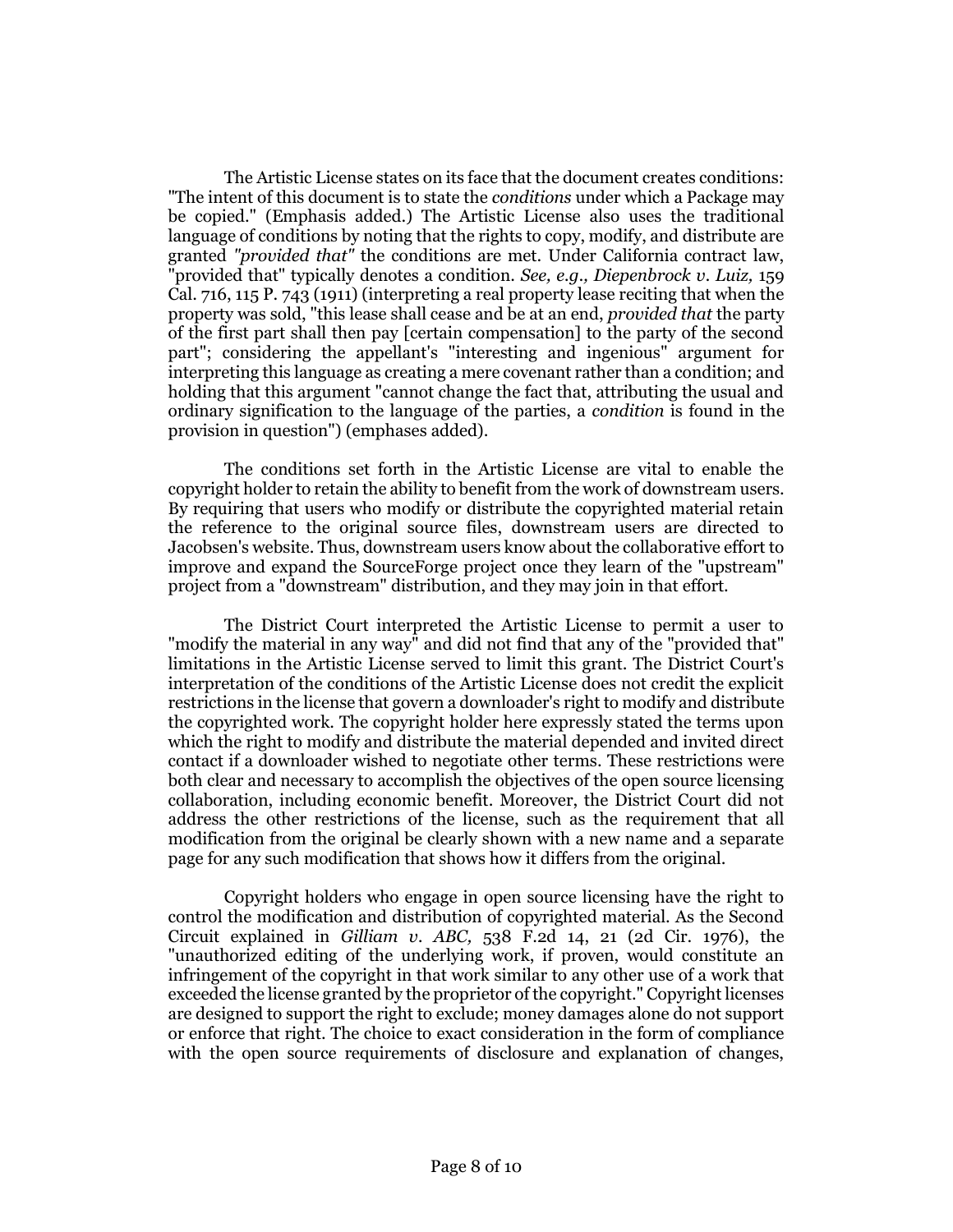rather than as a dollar-denominated fee, is entitled to no less legal recognition. Indeed, because a calculation of damages is inherently speculative, these types of license restrictions might well be rendered meaningless absent the ability to enforce through injunctive relief.

In this case, a user who downloads the JMRI copyrighted materials is authorized to make modifications and to distribute the materials "provided that" the user follows the restrictive terms of the Artistic License. A copyright holder can grant the right to make certain modifications, yet retain his right to prevent other modifications. Indeed, such a goal is exactly the purpose of adding conditions to a license grant.<sup>5</sup> The Artistic License, like many other common copyright licenses, requires that any copies that are distributed contain the copyright notices and the COPYING file. *See, e.g.,* 3-10 Nimmer on Copyright § 10.15 ("An express (or possibly an implied) condition that a licensee must affix a proper copyright notice to all copies of the work that he causes to be published will render a publication devoid of such notice without authority from the licensor and therefore, an infringing act.").

It is outside the scope of the Artistic License to modify and distribute the copyrighted materials without copyright notices and a tracking of modifications from the original computer files. If a downloader does not assent to these conditions stated in the COPYING file, he is instructed to "make other arrangements with the Copyright Holder." Katzer/Kamind did not make any such "other arrangements." The clear language of the Artistic License creates conditions to protect the economic rights at issue in the granting of a public license. These conditions govern the rights to modify and distribute the computer programs and files included in the downloadable software package. The attribution and modification transparency requirements directly serve to drive traffic to the open source incubation page and to inform downstream users of the project, which is a significant economic goal of the copyright holder that the law will enforce. Through this controlled spread of information, the copyright holder gains creative collaborators to the open source project; by requiring that changes made by downstream users be visible to the copyright holder and others, the copyright

<sup>5</sup> Open source licensing restrictions are easily distinguished from mere "author attribution" cases. Copyright law does not automatically protect the rights of authors to credit for copyrighted materials. *See Gilliam*, 538 F.2d at 20-21 ("American copyright law, as presently written, does not recognize moral rights or provide a cause of action for their violation, since the law seeks to vindicate the economic, rather than the personal rights of authors."); *Graham*, 144 F.3d at 236. Whether such rights are protected by a specific license grant depends on the language of the license. *See County of Ventura v. Blackburn*, 362 F.2d 515, 520 (9th Cir. 1966) (copyright infringement found where the county removed copyright notices from maps licensed to it where the license granted the county "the right to obtain duplicate tracings" from photographic negatives that contained copyright notices).